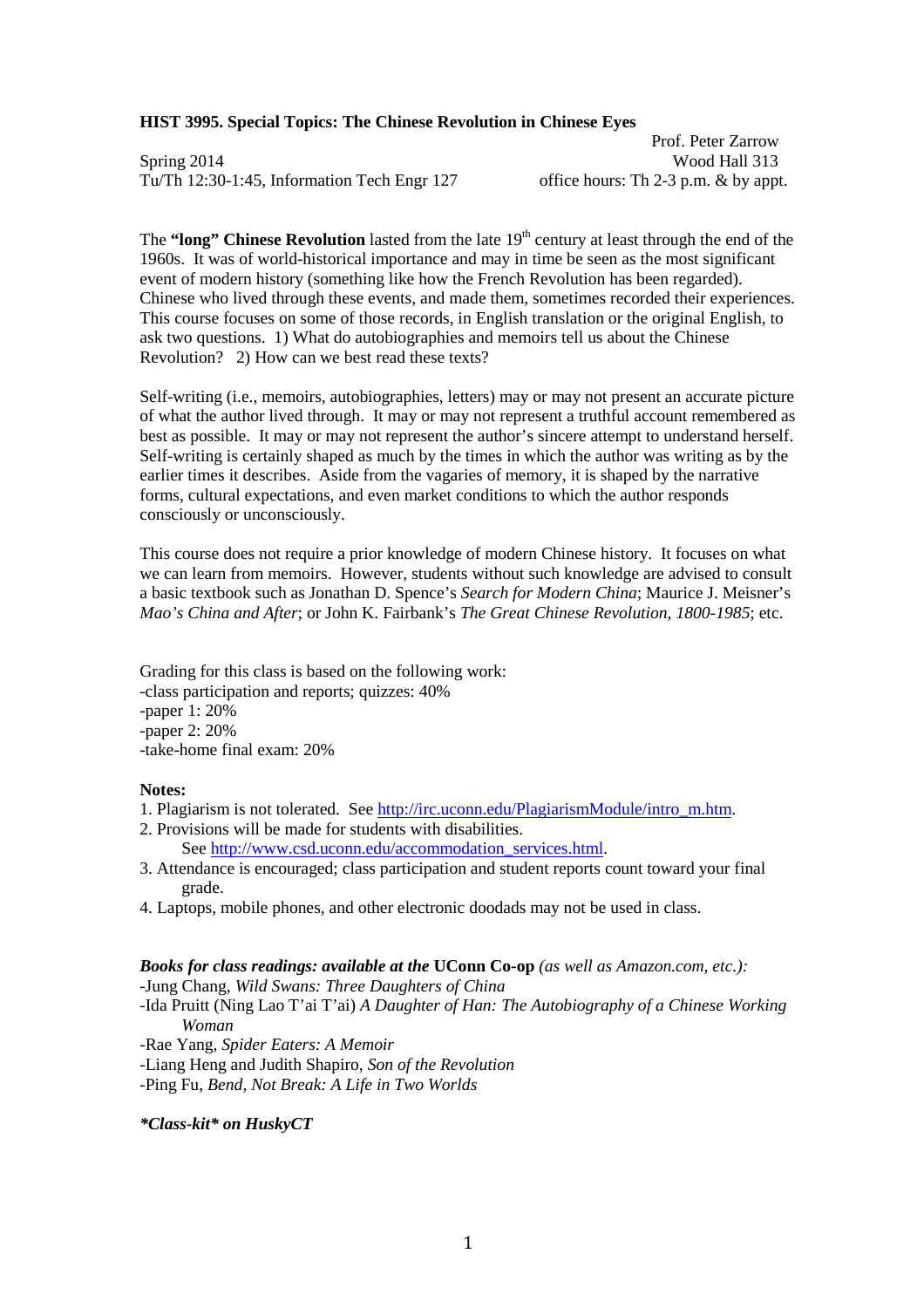#### CLASS SCHEDULE

## **Unit 1: Background: two memoirs**

Jan. 21 *-Wild Swans*, 1-114 Jan. 23 *-Wild Swans*, 115-255

Jan. 28 *-Wild Swans*, 256-378 Jan. 30 *-Wild Swans*, 378-508

Feb. 4 *-A Daughter of Han*, 1-73 Feb. 6 *-A Daughter of Han*, 74-141

Feb. 11 *-A Daughter of Han*, 142-194 Feb. 13 *-A Daughter of Han*, 195-249

## **Unit 2: Theoretical issues**

Feb. 18 -Sidonie Smith and Julia Watson, "Reading Autobiography—Life Narration" (reserved on HuskyCT, 1-19);

-Nicole King, "Memory, Narrative, Identity—Memory in Theory" (reserved on HuskyCT, 11-32)

Feb. 20 -Wendy Larson, "Literary Authority and the Modern Chinese Writer—Hu Shi and Lu Xun" (reserved on HuskyCT, 87-112)

-Q.S. Tong and Ruth Y.Y. Hung, "Life Writing—'To Be Worthy of the Suffering'" (reserved on HuskyCT, 59-79)

## \* paper 1 due

# **Unit 3: 20th century memoirs**

Feb. 25 -Mrs. Nie Zeng Jifen. "Testimony of a Confucian Woman…" (reserved on HuskyCT, 57-81)

-Buwei Yang Chao, "Autobiography of a Chinese Woman…" (reserved on HuskyCT, 82-114)

- Feb. 27 -Mao Tse-tung [Mao Zedong], "Red Star Over China—Part Four…" (reserved on HuskyCT, 129-181)
- Mar. 4 -Pu Yi, Aisin-Gioro, "From Emperor to Citizen—From the Forbidden City (in part)" (reserved on HuskyCT, vol. 1, 137-169)

-Pu Yi, Aisin-Gioro, "From Emperor to Citizen-- From Fear to Recognizing My Guilt (in part)" (reserved on HuskyCT, vol. 2, 333-358)

Mar. 6 – Chiang Monlin, "Tides From the West—Rapid Changes…Years of Trouble" (reserved on HuskyCT, 92-135)

## **Unit 4: Cultural Revolution memoirs**

Mar. 11 -*Son of the Revolution*, 1-80 Mar. 13 -*Son of the Revolution*, 81-175

Mar. 16-22 Spring break

Mar. 25 - *Son of the Revolution*, 176-231 Mar. 27 – (film; no class)